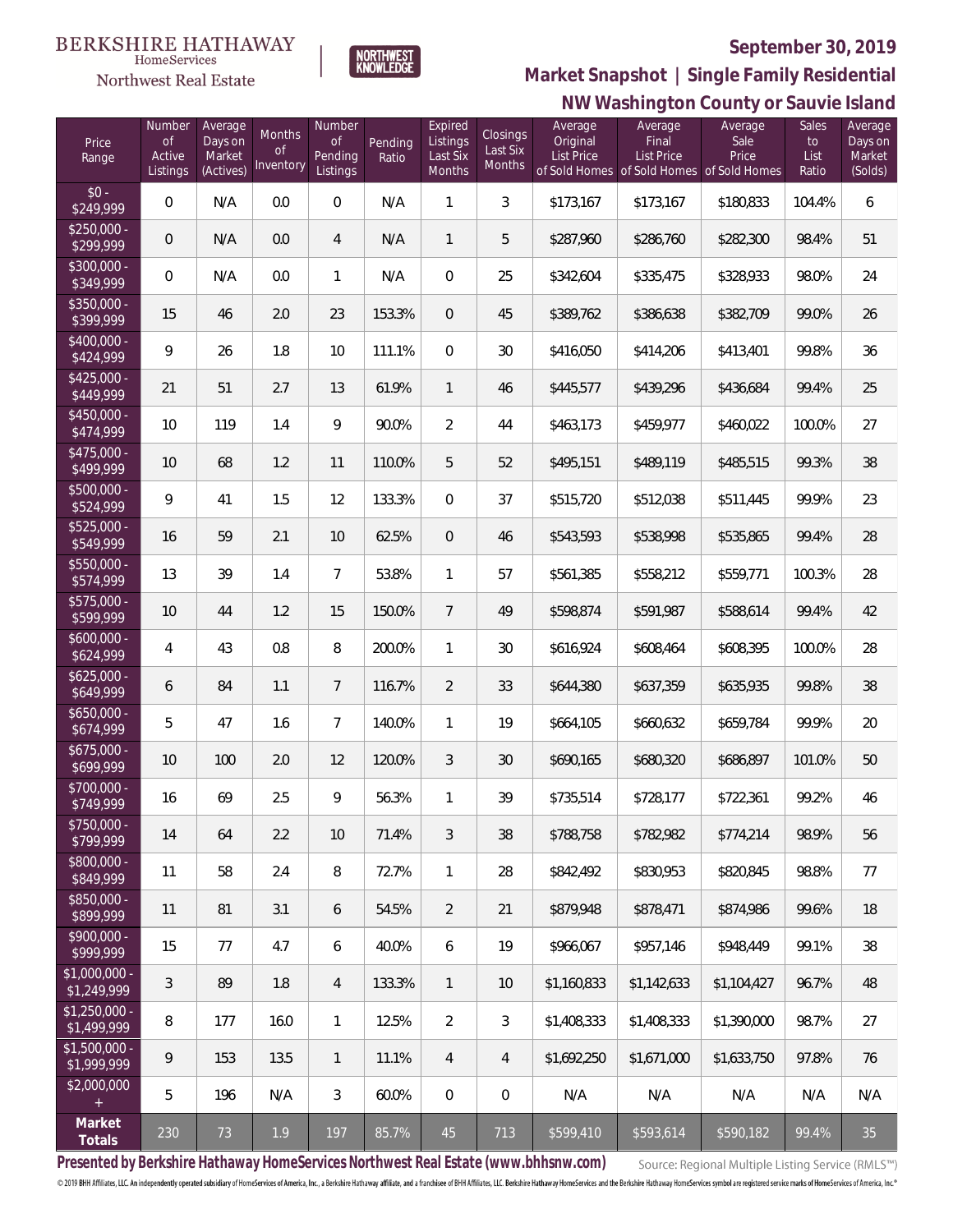

**NORTHWEST**<br>KNOWLEDGE

Northwest Real Estate

**Market Snapshot | Single Family Residential**

**Beaverton, Aloha**

| Price<br>Range            | Number<br>of<br>Active<br>Listings | Average<br>Days on<br>Market<br>(Actives) | Months<br>0f<br>Inventory | Number<br><b>of</b><br>Pending<br>Listings | Pending<br>Ratio | Expired<br>Listings<br>Last Six<br>Months | Closings<br>Last Six<br>Months | Average<br>Original<br><b>List Price</b> | Average<br>Final<br>List Price<br>of Sold Homes of Sold Homes | Average<br>Sale<br>Price<br>of Sold Homes | Sales<br>to<br>List<br>Ratio | Average<br>Days on<br>Market<br>(Solds) |
|---------------------------|------------------------------------|-------------------------------------------|---------------------------|--------------------------------------------|------------------|-------------------------------------------|--------------------------------|------------------------------------------|---------------------------------------------------------------|-------------------------------------------|------------------------------|-----------------------------------------|
| $$0 -$<br>\$274,999       | 5                                  | 47                                        | 1.4                       | 3                                          | 60.0%            | $\overline{0}$                            | 21                             | \$257,290                                | \$254,595                                                     | \$248,311                                 | 97.5%                        | 24                                      |
| $$275,000 -$<br>\$299,999 | 10                                 | 36                                        | 1.4                       | 13                                         | 130.0%           | $\mathbf{1}$                              | 42                             | \$293,419                                | \$289,300                                                     | \$288,985                                 | 99.9%                        | 33                                      |
| \$300,000 -<br>\$324,999  | $\overline{7}$                     | 21                                        | 0.6                       | $7\overline{ }$                            | 100.0%           | $\mathbf{1}$                              | 74                             | \$312,595                                | \$310,762                                                     | \$311,569                                 | 100.3%                       | 17                                      |
| $$325,000 -$<br>\$349,999 | 16                                 | 23                                        | 1.0                       | 33                                         | 206.3%           | 6                                         | 95                             | \$336,544                                | \$335,461                                                     | \$337,102                                 | 100.5%                       | 11                                      |
| $$350,000 -$<br>\$374,999 | 23                                 | 40                                        | 1.1                       | 21                                         | 91.3%            | 3                                         | 124                            | \$361,193                                | \$358,887                                                     | \$362,036                                 | 100.9%                       | 16                                      |
| $$375,000 -$<br>\$399,999 | 46                                 | 35                                        | 1.9                       | 39                                         | 84.8%            | 5                                         | 142                            | \$389,263                                | \$386,024                                                     | \$386,210                                 | 100.0%                       | 26                                      |
| $$400,000 -$<br>\$424,999 | 36                                 | 39                                        | 1.7                       | 10                                         | 27.8%            | 5                                         | 124                            | \$410,278                                | \$407,633                                                     | \$411,996                                 | 101.1%                       | 14                                      |
| $$425,000 -$<br>\$449,999 | 36                                 | 45                                        | 2.0                       | 32                                         | 88.9%            | $\overline{2}$                            | 107                            | \$437,462                                | \$434,833                                                     | \$435,289                                 | 100.1%                       | 22                                      |
| $$450,000 -$<br>\$474,999 | 17                                 | 55                                        | 1.1                       | 20                                         | 117.6%           | $\overline{2}$                            | 96                             | \$461,263                                | \$456,407                                                     | \$460,096                                 | 100.8%                       | 18                                      |
| $$475,000 -$<br>\$499,999 | 26                                 | 36                                        | 1.6                       | 14                                         | 53.8%            | 6                                         | 96                             | \$493,030                                | \$488,396                                                     | \$487,012                                 | 99.7%                        | 28                                      |
| $$500,000 -$<br>\$524,999 | 20                                 | 52                                        | 1.9                       | 8                                          | 40.0%            | 5                                         | 64                             | \$517,582                                | \$513,668                                                     | \$511,558                                 | 99.6%                        | 32                                      |
| $$525,000 -$<br>\$549,999 | 21                                 | 55                                        | 2.1                       | 18                                         | 85.7%            | 5                                         | 60                             | \$546,868                                | \$536,557                                                     | \$536,087                                 | 99.9%                        | 46                                      |
| $$550,000 -$<br>\$574,999 | 11                                 | 64                                        | 1.3                       | 8                                          | 72.7%            | $\overline{2}$                            | 52                             | \$565,828                                | \$564,209                                                     | \$561,776                                 | 99.6%                        | 32                                      |
| \$575,000 -<br>\$599,999  | 21                                 | 58                                        | 3.2                       | 12                                         | 57.1%            | $\overline{0}$                            | 40                             | \$590,072                                | \$586,029                                                     | \$586,631                                 | 100.1%                       | 35                                      |
| $$600,000 -$<br>\$624,999 | 8                                  | 139                                       | 2.7                       | 9                                          | 112.5%           | 5                                         | 18                             | \$611,174                                | \$610,069                                                     | \$609,837                                 | 100.0%                       | 34                                      |
| $$625,000 -$<br>\$649,999 | $\overline{7}$                     | 94                                        | 3.2                       | 6                                          | 85.7%            | 3                                         | 13                             | \$629,360                                | \$630,898                                                     | \$633,567                                 | 100.4%                       | 17                                      |
| $$650,000 -$<br>\$674,999 | 5                                  | 67                                        | 3.8                       | $\overline{2}$                             | 40.0%            | $\mathbf{1}$                              | 8                              | \$694,217                                | \$670,729                                                     | \$661,939                                 | 98.7%                        | 108                                     |
| $$675,000 -$<br>\$699,999 | 16                                 | 54                                        | 4.2                       | $\overline{2}$                             | 12.5%            | 3                                         | 23                             | \$707,725                                | \$685,117                                                     | \$685,143                                 | 100.0%                       | 52                                      |
| $$700,000 -$<br>\$724,999 | $\overline{2}$                     | 30                                        | 2.4                       | $\overline{2}$                             | 100.0%           | $\overline{0}$                            | 5                              | \$753,762                                | \$720,762                                                     | \$712,400                                 | 98.8%                        | 99                                      |
| $$725,000 -$<br>\$749,999 | 6                                  | 34                                        | 12.0                      | 3                                          | 50.0%            | $\mathbf{1}$                              | 3                              | \$759,500                                | \$749,500                                                     | \$733,167                                 | 97.8%                        | 39                                      |
| $$750,000 -$<br>\$799,999 | 5                                  | 107                                       | 5.0                       | 6                                          | 120.0%           | $\mathbf{1}$                              | 6                              | \$805,815                                | \$772,982                                                     | \$765,023                                 | 99.0%                        | 38                                      |
| $$800,000 -$<br>\$849,999 | 6                                  | 102                                       | 6.0                       | $\overline{1}$                             | 16.7%            | $\overline{0}$                            | 6                              | \$855,658                                | \$855,658                                                     | \$813,000                                 | 95.0%                        | 16                                      |
| \$850,000 -<br>\$899,999  | $\overline{2}$                     | 73                                        | 6.0                       | $\overline{2}$                             | 100.0%           | $\boldsymbol{0}$                          | $\overline{2}$                 | \$919,950                                | \$882,450                                                     | \$870,000                                 | 98.6%                        | 39                                      |
| $$900,000 -$<br>\$999,999 | 9                                  | 88                                        | 18.0                      | $\overline{0}$                             | 0.0%             | $\overline{2}$                            | 3                              | \$983,000                                | \$983,000                                                     | \$963,333                                 | 98.0%                        | 25                                      |
| \$1,000,000<br>$+$        | 9                                  | 105                                       | 27.0                      | $\overline{2}$                             | 22.2%            | $\overline{2}$                            | $\overline{2}$                 | \$1,625,000                              | \$1,499,500                                                   | \$1,437,000                               | 95.8%                        | 66                                      |
| Market<br>Totals          | 370                                | 51                                        | 1.8                       | 273                                        | 73.8%            | 61                                        | 1226                           | \$445,531                                | \$441,228                                                     | \$441,547                                 | 100.1%                       | 25                                      |

**Presented by Berkshire Hathaway HomeServices Northwest Real Estate (www.bhhsnw.com)**

Source: Regional Multiple Listing Service (RMLS™)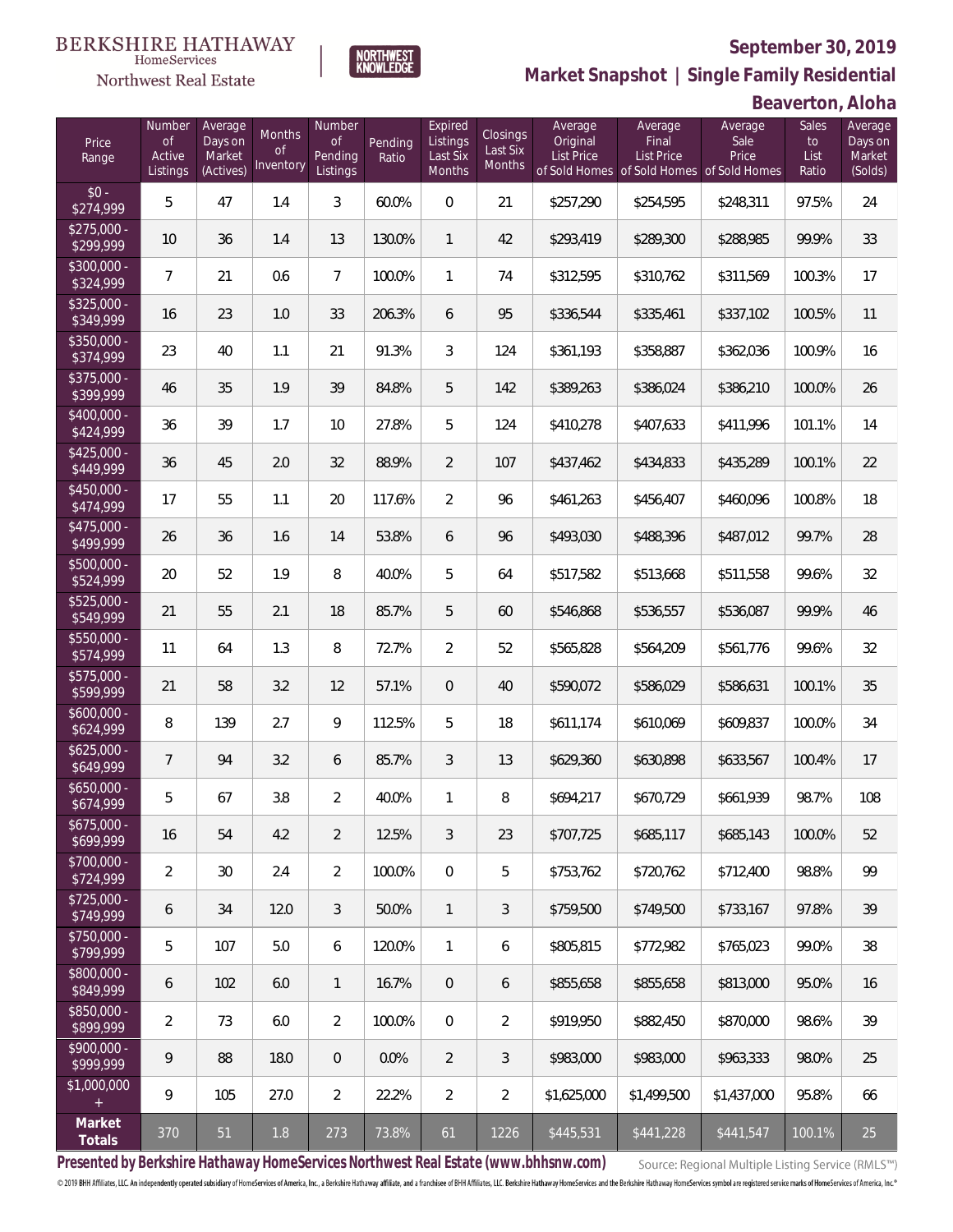

**NORTHWEST**<br>KNOWLEDGE

Northwest Real Estate

**Market Snapshot | Single Family Residential**

**Tigard, Tualatin**

| Price<br>Range            | Number<br><b>of</b><br>Active<br>Listings | Average<br>Days on<br>Market<br>(Actives) | Months<br>0f<br>Inventory | Number<br><b>of</b><br>Pending<br>Listings | Pending<br>Ratio | Expired<br>Listings<br>Last Six<br>Months | <b>Closings</b><br>Last Six<br>Months | Average<br>Original<br>List Price | Average<br>Final<br><b>List Price</b><br>of Sold Homes of Sold Homes of Sold Homes | Average<br>Sale<br>Price | Sales<br>to<br>List<br>Ratio | Average<br>Days on<br>Market<br>(Solds) |
|---------------------------|-------------------------------------------|-------------------------------------------|---------------------------|--------------------------------------------|------------------|-------------------------------------------|---------------------------------------|-----------------------------------|------------------------------------------------------------------------------------|--------------------------|------------------------------|-----------------------------------------|
| $$0 -$<br>\$299,999       | 3                                         | 38                                        | 1.1                       | $\overline{2}$                             | 66.7%            | $\mathbf{1}$                              | 17                                    | \$278,758                         | \$279,988                                                                          | \$281,245                | 100.4%                       | 36                                      |
| $$300,000 -$<br>\$324,999 | 3                                         | 77                                        | 1.0                       | $\overline{2}$                             | 66.7%            | $\mathbf{1}$                              | 18                                    | \$321,179                         | \$310,951                                                                          | \$310,294                | 99.8%                        | 51                                      |
| $$325,000 -$<br>\$349,999 | 8                                         | 48                                        | 3.0                       | 6                                          | 75.0%            | $\mathbf{1}$                              | 16                                    | \$343,969                         | \$342,156                                                                          | \$338,219                | 98.8%                        | 10                                      |
| $$350,000 -$<br>\$374,999 | $\overline{4}$                            | 51                                        | 0.8                       | $\overline{4}$                             | 100.0%           | $\overline{0}$                            | 32                                    | \$366,035                         | \$365,125                                                                          | \$359,180                | 98.4%                        | 28                                      |
| $$375,000 -$<br>\$399,999 | 14                                        | 58                                        | 1.4                       | 17                                         | 121.4%           | $\mathbf{0}$                              | 62                                    | \$394,198                         | \$388,914                                                                          | \$388,216                | 99.8%                        | 23                                      |
| $$400,000 -$<br>\$424,999 | 13                                        | 59                                        | 1.1                       | 12                                         | 92.3%            | $\overline{0}$                            | 74                                    | \$415,382                         | \$410,619                                                                          | \$412,296                | 100.4%                       | 23                                      |
| $$425,000 -$<br>\$449,999 | 15                                        | 47                                        | 1.2                       | 18                                         | 120.0%           | 4                                         | 73                                    | \$436,398                         | \$433,054                                                                          | \$435,623                | 100.6%                       | 14                                      |
| $$450,000 -$<br>\$474,999 | $\overline{7}$                            | 70                                        | 0.7                       | 11                                         | 157.1%           | $\overline{2}$                            | 63                                    | \$466,889                         | \$461,991                                                                          | \$462,394                | 100.1%                       | 21                                      |
| $$475,000 -$<br>\$499,999 | 18                                        | 62                                        | 1.5                       | 11                                         | 61.1%            | 3                                         | 71                                    | \$493,913                         | \$487,435                                                                          | \$486,823                | 99.9%                        | 24                                      |
| $$500,000 -$<br>\$524,999 | 14                                        | 53                                        | 2.4                       | $\overline{4}$                             | 28.6%            | $\overline{0}$                            | 35                                    | \$519,182                         | \$513,374                                                                          | \$510,873                | 99.5%                        | 32                                      |
| $$525,000 -$<br>\$549,999 | 11                                        | 95                                        | 1.4                       | 9                                          | 81.8%            | $\overline{2}$                            | 47                                    | \$549,011                         | \$541,446                                                                          | \$536,649                | 99.1%                        | 29                                      |
| \$550,000 -<br>\$574,999  | 11                                        | 41                                        | 1.8                       | 5                                          | 45.5%            | 3                                         | 36                                    | \$564,740                         | \$560,469                                                                          | \$561,926                | 100.3%                       | 28                                      |
| $$575,000 -$<br>\$599,999 | 18                                        | 86                                        | 2.5                       | 10                                         | 55.6%            | 3                                         | 43                                    | \$597,186                         | \$589,148                                                                          | \$589,499                | 100.1%                       | 29                                      |
| $$600,000 -$<br>\$624,999 | 6                                         | 81                                        | 1.4                       | $\overline{2}$                             | 33.3%            | $\mathbf{1}$                              | 25                                    | \$620,735                         | \$615,234                                                                          | \$613,638                | 99.7%                        | 44                                      |
| $$625,000 -$<br>\$649,999 | 9                                         | 75                                        | 3.6                       | 4                                          | 44.4%            | $\overline{0}$                            | 15                                    | \$643,227                         | \$633,960                                                                          | \$635,220                | 100.2%                       | 24                                      |
| $$650,000 -$<br>\$674,999 | 3                                         | 26                                        | 1.8                       | $\overline{2}$                             | 66.7%            | $\overline{2}$                            | 10                                    | \$680,405                         | \$666,915                                                                          | \$665,690                | 99.8%                        | 55                                      |
| $$675,000 -$<br>\$699,999 | 12                                        | 69                                        | 9.0                       | 6                                          | 50.0%            | $\overline{0}$                            | 8                                     | \$684,375                         | \$690,774                                                                          | \$682,150                | 98.8%                        | 29                                      |
| \$700,000 -<br>\$724,999  | 0                                         | N/A                                       | 0.0                       | $\theta$                                   | N/A              | $\mathbf{1}$                              | 6                                     | \$727,983                         | \$715,467                                                                          | \$710,673                | 99.3%                        | 30                                      |
| $$725,000 -$<br>\$749,999 | $\overline{2}$                            | 51                                        | 1.2                       | $\mathbf{1}$                               | 50.0%            | $\overline{2}$                            | 10                                    | \$761,420                         | \$745,800                                                                          | \$736,201                | 98.7%                        | 55                                      |
| $$750,000 -$<br>\$799,999 | 14                                        | 74                                        | 7.0                       | 4                                          | 28.6%            | 3                                         | 12                                    | \$784,783                         | \$784,783                                                                          | \$774,250                | 98.7%                        | 38                                      |
| \$800,000 -<br>\$849,999  | 5                                         | 42                                        | 3.3                       | $\mathbf{1}$                               | 20.0%            | $\overline{0}$                            | 9                                     | \$849,700                         | \$842,255                                                                          | \$822,250                | 97.6%                        | 43                                      |
| \$850,000 -<br>\$899,999  | $\overline{4}$                            | 78                                        | 24.0                      | $\overline{0}$                             | 0.0%             | 3                                         | $\mathbf{1}$                          | \$889,900                         | \$875,000                                                                          | \$880,000                | 100.6%                       | 48                                      |
| $$900,000 -$<br>\$949,999 | 3                                         | 85                                        | N/A                       | $\mathbf 0$                                | 0.0%             | $\overline{2}$                            | $\mathbf 0$                           | N/A                               | N/A                                                                                | N/A                      | N/A                          | N/A                                     |
| $$950,000 -$<br>\$999,999 | $\overline{2}$                            | 184                                       | 12.0                      | $\overline{0}$                             | 0.0%             | $\mathbf{1}$                              | 1                                     | \$999,900                         | \$999,900                                                                          | \$965,000                | 96.5%                        | 65                                      |
| \$1,000,000<br>$+$        | 12                                        | 119                                       | 14.4                      | $\mathbf{1}$                               | 8.3%             | 6                                         | 5                                     | \$1,399,200                       | \$1,389,200                                                                        | \$1,303,600              | 93.8%                        | 48                                      |
| Market<br>Totals          | 211                                       | 68                                        | 1.8                       | 132                                        | 62.6%            | 41                                        | 689                                   | \$500,170                         | \$494,806                                                                          | \$493,021                | 99.6%                        | 27                                      |

**Presented by Berkshire Hathaway HomeServices Northwest Real Estate (www.bhhsnw.com)**

Source: Regional Multiple Listing Service (RMLS™)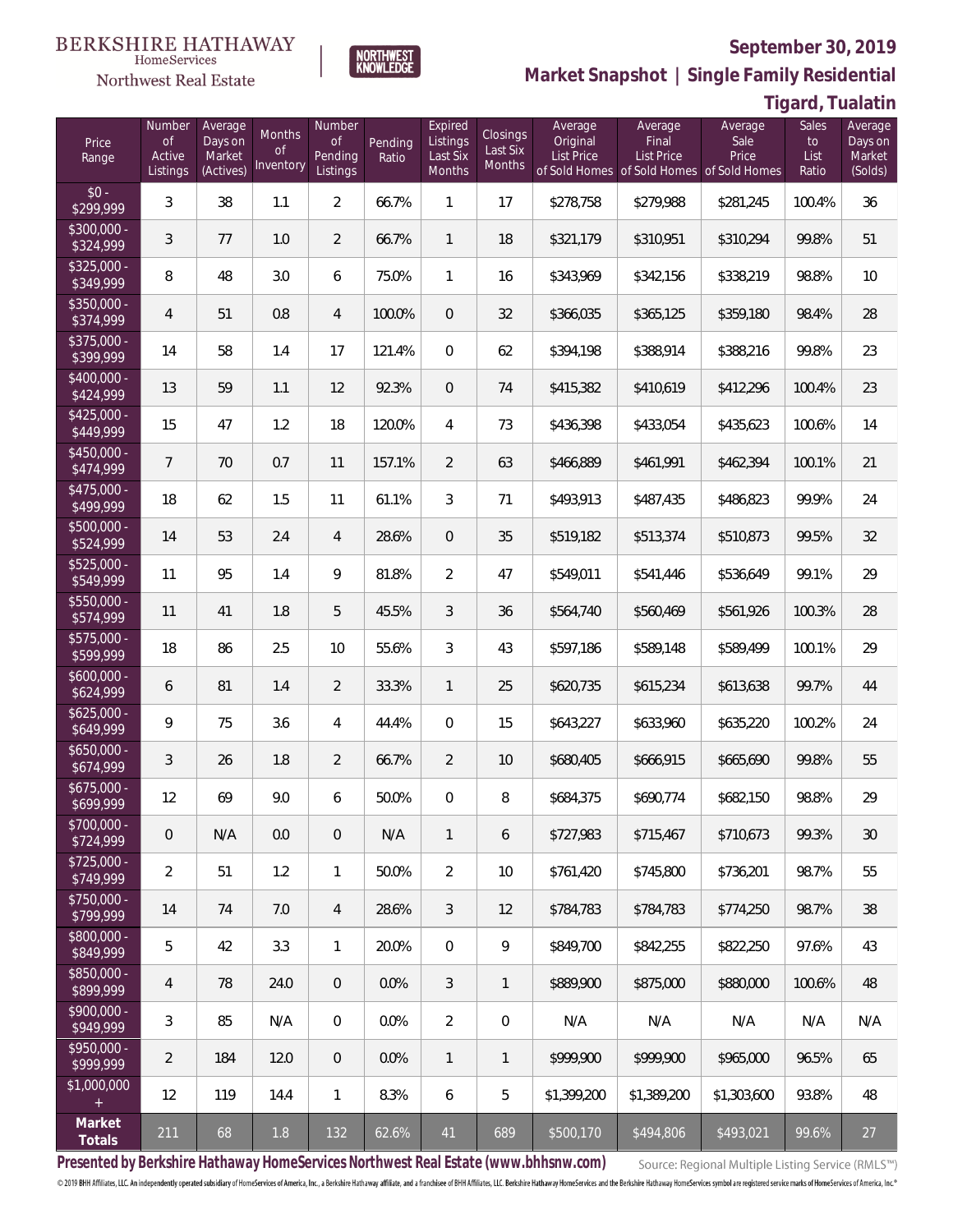

Northwest Real Estate



**Market Snapshot | Single Family Residential**

**Sherwood**

| Price<br>Range                | Number<br><b>of</b><br>Active<br>Listings | Average<br>Days on<br>Market<br>(Actives) | Months<br><b>of</b><br>Inventory | Number<br><b>of</b><br>Pending<br>Listings | Pending<br>Ratio | Expired<br>Listings<br>Last Six<br>Months | Closings<br>Last Six<br>Months | Average<br>Original<br><b>List Price</b> | Average<br>Final<br><b>List Price</b> | Average<br>Sale<br>Price<br>of Sold Homes of Sold Homes of Sold Homes | Sales<br>to<br>List<br>Ratio | Average<br>Days on<br>Market<br>(Solds) |
|-------------------------------|-------------------------------------------|-------------------------------------------|----------------------------------|--------------------------------------------|------------------|-------------------------------------------|--------------------------------|------------------------------------------|---------------------------------------|-----------------------------------------------------------------------|------------------------------|-----------------------------------------|
| $$0 -$<br>$\sqrt{$299,999}$   | 1                                         | 160                                       | 1.5                              | $\overline{0}$                             | 0.0%             | $\overline{0}$                            | $\overline{4}$                 | \$288,700                                | \$288,700                             | \$285,022                                                             | 98.7%                        | 41                                      |
| $$300,000 -$<br>\$324,999     | 0                                         | N/A                                       | 0.0                              | $\overline{2}$                             | N/A              | $\overline{0}$                            | 18                             | \$312,914                                | \$308,672                             | \$310,278                                                             | 100.5%                       | 24                                      |
| $$325,000 -$<br>\$349,999     | $\mathfrak{Z}$                            | 72                                        | 1.4                              | $\overline{0}$                             | 0.0%             | $\overline{0}$                            | 13                             | \$342,523                                | \$340,938                             | \$339,592                                                             | 99.6%                        | 14                                      |
| $$350,000 -$<br>\$374,999     | 0                                         | N/A                                       | 0.0                              | 3                                          | N/A              | $\mathbf{1}$                              | 9                              | \$369,031                                | \$369,475                             | \$366,422                                                             | 99.2%                        | 11                                      |
| \$375,000 -<br>\$399,999      | 4                                         | 52                                        | 1.5                              | $\overline{4}$                             | 100.0%           | $\overline{0}$                            | 16                             | \$396,019                                | \$388,500                             | \$387,527                                                             | 99.7%                        | 29                                      |
| \$400,000 -<br>\$424,999      | 3                                         | 11                                        | 0.6                              | $\overline{2}$                             | 66.7%            | $\overline{0}$                            | 30                             | \$417,200                                | \$411,263                             | \$411,928                                                             | 100.2%                       | 31                                      |
| $$425,000 -$<br>\$449,999     | 6                                         | 45                                        | 1.2                              | 6                                          | 100.0%           | $\mathbf{1}$                              | 30                             | \$439,570                                | \$435,487                             | \$434,469                                                             | 99.8%                        | 26                                      |
| $$450,000 -$<br>\$474,999     | $\overline{4}$                            | 34                                        | 1.8                              | $\overline{4}$                             | 100.0%           | $\overline{2}$                            | 13                             | \$473,362                                | \$465,677                             | \$460,423                                                             | 98.9%                        | 28                                      |
| $$475,000 -$<br>\$499,999     | 7                                         | 63                                        | 3.0                              | $\overline{4}$                             | 57.1%            | $\mathbf{1}$                              | 14                             | \$488,164                                | \$487,307                             | \$487,577                                                             | 100.1%                       | 13                                      |
| \$500,000 -<br>\$524,999      | $\mathbf{1}$                              | 27                                        | 0.5                              | $\mathfrak{Z}$                             | 300.0%           | $\mathbf{1}$                              | 11                             | \$524,018                                | \$513,864                             | \$513,718                                                             | 100.0%                       | 44                                      |
| \$525,000 -<br>\$549,999      | 4                                         | 84                                        | 1.5                              | 6                                          | 150.0%           | $\overline{0}$                            | 16                             | \$539,342                                | \$536,849                             | \$538,156                                                             | 100.2%                       | 15                                      |
| $$550,000 -$<br>\$574,999     | $\mathbf{1}$                              | 10                                        | 1.5                              | $\overline{0}$                             | 0.0%             | $\overline{0}$                            | $\overline{4}$                 | \$558,225                                | \$555,725                             | \$558,375                                                             | 100.5%                       | 28                                      |
| $$575,000 -$<br>\$599,999     | 3                                         | 33                                        | 1.6                              | 3                                          | 100.0%           | $\Omega$                                  | 11                             | \$593,908                                | \$589,882                             | \$587,318                                                             | 99.6%                        | 74                                      |
| $$600,000 -$<br>\$624,999     | 0                                         | N/A                                       | 0.0                              | 5                                          | N/A              | $\overline{0}$                            | 6                              | \$626,483                                | \$618,300                             | \$613,812                                                             | 99.3%                        | 23                                      |
| $$625,000 -$<br>\$649,999     | 4                                         | 50                                        | 6.0                              | 3                                          | 75.0%            | $\overline{0}$                            | $\overline{4}$                 | \$656,670                                | \$646,445                             | \$635,975                                                             | 98.4%                        | 37                                      |
| $$650,000 -$<br>\$674,999     | $\mathbf{1}$                              | 19                                        | 1.0                              | $\overline{0}$                             | 0.0%             | $\overline{0}$                            | 6                              | \$649,583                                | \$653,750                             | \$660,717                                                             | 101.1%                       | 34                                      |
| $$675,000 -$<br>\$699,999     | 0                                         | N/A                                       | 0.0                              | $\overline{7}$                             | N/A              | $\overline{0}$                            | $\overline{2}$                 | \$734,250                                | \$709,750                             | \$686,000                                                             | 96.7%                        | 115                                     |
| \$700,000 -<br>\$724,999      | $\mathbf 0$                               | N/A                                       | 0.0                              | $\mathbf 0$                                | N/A              | $\mathbf 0$                               | $\mathfrak{Z}$                 | \$737,967                                | \$728,267                             | \$712,583                                                             | 97.8%                        | 53                                      |
| $$725,000 -$<br>\$749,999     | $\mathbf{1}$                              | 48                                        | 3.0                              | $\mathbf 0$                                | 0.0%             | $\mathbf 0$                               | $\overline{2}$                 | \$769,950                                | \$759,950                             | \$741,940                                                             | 97.6%                        | 22                                      |
| $$750,000 -$<br>\$799,999     | $\overline{2}$                            | 128                                       | 6.0                              | $\mathbf{1}$                               | 50.0%            | $\sqrt{0}$                                | $\overline{2}$                 | \$774,500                                | \$774,500                             | \$779,500                                                             | 100.6%                       | 26                                      |
| \$800,000 -<br>\$899,999      | 3                                         | 143                                       | 3.6                              | $\mathbf{1}$                               | 33.3%            | $\mathbf 0$                               | 5                              | \$858,940                                | \$838,760                             | \$840,000                                                             | 100.1%                       | 97                                      |
| \$900,000 -<br>\$999,999      | $\mathfrak{Z}$                            | 136                                       | 2.3                              | $\overline{0}$                             | 0.0%             | $\mathbf{1}$                              | 8                              | \$1,033,625                              | \$988,488                             | \$949,575                                                             | 96.1%                        | 71                                      |
| \$1,000,000 -<br>\$1,249,999  | $\overline{2}$                            | 112                                       | 1.7                              | $\overline{4}$                             | 200.0%           | $\overline{2}$                            | $\overline{7}$                 | \$1,133,293                              | \$1,133,293                           | \$1,084,063                                                           | 95.7%                        | 38                                      |
| $$1,250,000$ -<br>\$1,499,999 | $\overline{7}$                            | 214                                       | 14.0                             | $\overline{2}$                             | 28.6%            | $\overline{1}$                            | $\mathfrak{Z}$                 | \$1,363,333                              | \$1,338,333                           | \$1,338,333                                                           | 100.0%                       | 65                                      |
| \$1,500,000<br>$\pm$          | 7                                         | 191                                       | 14.0                             | 3                                          | 42.9%            | $\overline{4}$                            | 3                              | \$1,748,333                              | \$1,748,333                           | \$1,598,333                                                           | 91.4%                        | 48                                      |
| Market<br>Totals              | 67                                        | 95                                        | $1.7$                            | 63                                         | 94.0%            | 14                                        | 240                            | \$540,143                                | \$533,761                             | \$528,065                                                             | 98.9%                        | 33                                      |

**Presented by Berkshire Hathaway HomeServices Northwest Real Estate (www.bhhsnw.com)**

Source: Regional Multiple Listing Service (RMLS™)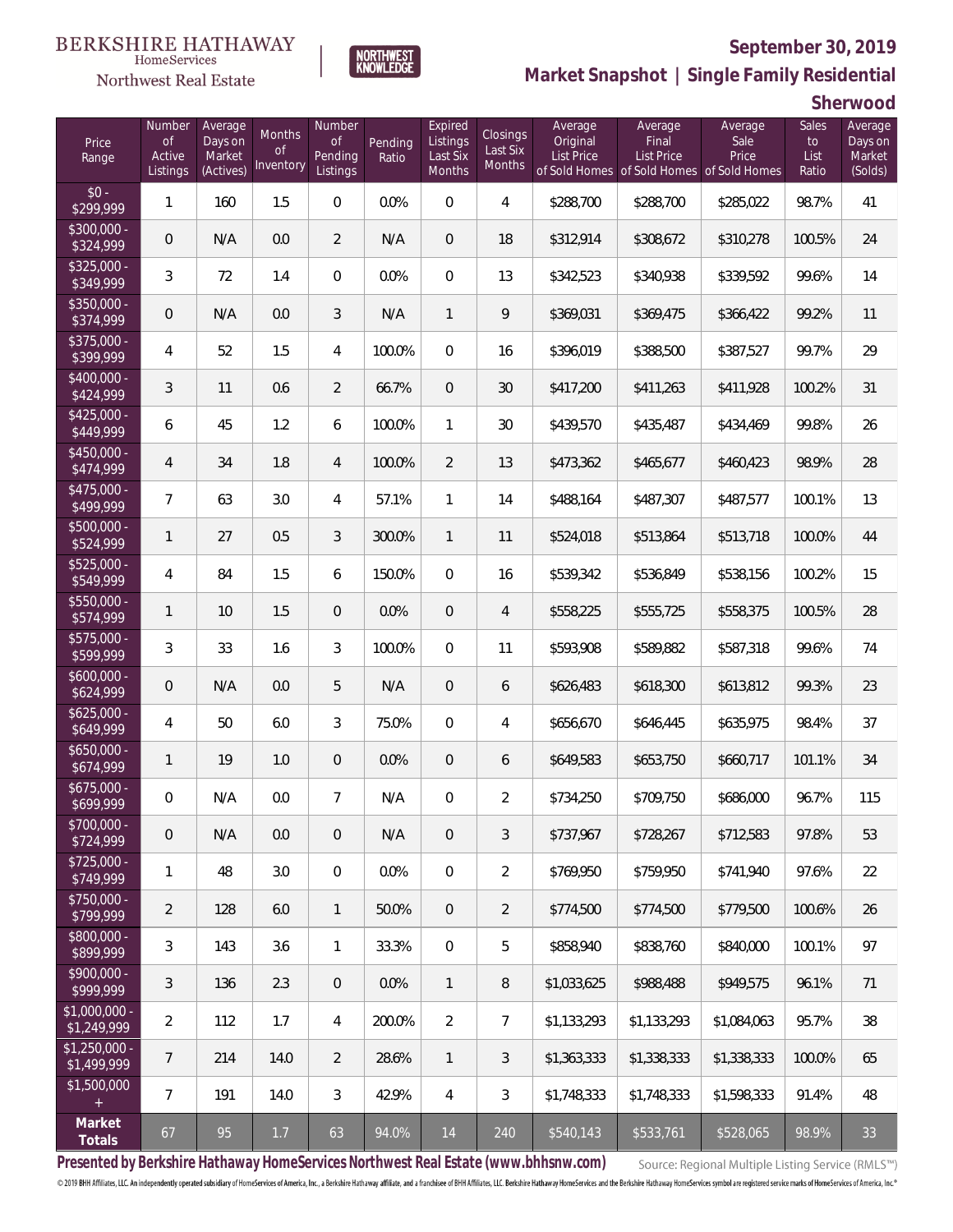

Northwest Real Estate



**Market Snapshot | Single Family Residential**

**Wilsonville**

| Price<br>Range            | Number<br>of<br>Active<br>Listings | Average<br>Days on<br>Market<br>(Actives) | Months<br>Οf<br>Inventory | Number<br><b>of</b><br>Pending<br>Listings | Pending<br>Ratio | Expired<br>Listings<br>Last Six<br>Months | Closings<br>Last Six<br>Months | Average<br>Original<br><b>List Price</b> | Average<br>Final<br>List Price<br>of Sold Homes of Sold Homes of Sold Homes | Average<br>Sale<br>Price | Sales<br>to<br>List<br>Ratio | Average<br>Days on<br>Market<br>(Solds) |
|---------------------------|------------------------------------|-------------------------------------------|---------------------------|--------------------------------------------|------------------|-------------------------------------------|--------------------------------|------------------------------------------|-----------------------------------------------------------------------------|--------------------------|------------------------------|-----------------------------------------|
| $$0 -$<br>\$299,999       | $\overline{0}$                     | N/A                                       | 0.0                       | $\overline{0}$                             | N/A              | $\overline{0}$                            | $\mathfrak{Z}$                 | \$286,617                                | \$269,933                                                                   | \$268,250                | 99.4%                        | 86                                      |
| $$300,000 -$<br>\$324,999 | $\mathbf{1}$                       | 119                                       | 3.0                       | $\mathbf{1}$                               | 100.0%           | $\overline{0}$                            | $\overline{2}$                 | \$344,500                                | \$329,900                                                                   | \$320,776                | 97.2%                        | 54                                      |
| $$325,000 -$<br>\$349,999 | 1                                  | 45                                        | 2.0                       | $\mathbf{1}$                               | 100.0%           | $\overline{0}$                            | 3                              | \$346,617                                | \$346,617                                                                   | \$344,133                | 99.3%                        | 22                                      |
| $$350,000 -$<br>\$374,999 | $\mathbf{1}$                       | 98                                        | 1.5                       | $\mathbf{1}$                               | 100.0%           | $\overline{0}$                            | $\overline{4}$                 | \$383,725                                | \$371,249                                                                   | \$361,250                | 97.3%                        | 37                                      |
| $$375,000 -$<br>\$399,999 | 6                                  | 41                                        | 2.8                       | 6                                          | 100.0%           | $\overline{0}$                            | 13                             | \$384,469                                | \$384,084                                                                   | \$385,681                | 100.4%                       | 12                                      |
| $$400,000 -$<br>\$424,999 | 9                                  | 73                                        | 3.2                       | $\overline{2}$                             | 22.2%            | $\mathbf{1}$                              | 17                             | \$416,388                                | \$415,841                                                                   | \$412,064                | 99.1%                        | 61                                      |
| $$425,000 -$<br>\$449,999 | 7                                  | 50                                        | 1.8                       | $\overline{2}$                             | 28.6%            | $\overline{0}$                            | 24                             | \$439,779                                | \$435,216                                                                   | \$435,158                | 100.0%                       | 20                                      |
| $$450,000 -$<br>\$474,999 | 8                                  | 45                                        | 2.4                       | 3                                          | 37.5%            | $\overline{0}$                            | 20                             | \$464,670                                | \$462,300                                                                   | \$459,840                | 99.5%                        | 25                                      |
| $$475,000 -$<br>\$499,999 | 7                                  | 50                                        | 1.4                       | 5                                          | 71.4%            | 3                                         | 29                             | \$495,265                                | \$488,913                                                                   | \$485,812                | 99.4%                        | 38                                      |
| $$500,000 -$<br>\$524,999 | 11                                 | 77                                        | 4.1                       | 5                                          | 45.5%            | $\overline{0}$                            | 16                             | \$528,784                                | \$516,784                                                                   | \$510,031                | 98.7%                        | 45                                      |
| $$525,000 -$<br>\$549,999 | 9                                  | 93                                        | 2.6                       | $\, 8$                                     | 88.9%            | $\overline{0}$                            | 21                             | \$537,209                                | \$534,728                                                                   | \$533,572                | 99.8%                        | 29                                      |
| $$550,000 -$<br>\$574,999 | $\overline{2}$                     | 97                                        | 1.2                       | $\mathbf{1}$                               | 50.0%            | $\overline{0}$                            | 10                             | \$574,470                                | \$566,660                                                                   | \$558,929                | 98.6%                        | 32                                      |
| $$575,000 -$<br>\$599,999 | 4                                  | 122                                       | 1.8                       | $\mathbf{1}$                               | 25.0%            | $\mathbf{1}$                              | 13                             | \$595,499                                | \$591,184                                                                   | \$588,997                | 99.6%                        | 47                                      |
| $$600,000 -$<br>\$624,999 | $\overline{2}$                     | 40                                        | 0.9                       | $\overline{0}$                             | 0.0%             | $\mathbf{1}$                              | 13                             | \$637,254                                | \$621,965                                                                   | \$612,876                | 98.5%                        | 53                                      |
| $$625,000 -$<br>\$649,999 | 6                                  | 52                                        | 5.1                       | $\overline{4}$                             | 66.7%            | $\overline{0}$                            | $\overline{7}$                 | \$663,386                                | \$650,157                                                                   | \$643,043                | 98.9%                        | 110                                     |
| $$650,000 -$<br>\$674,999 | $\overline{2}$                     | 40                                        | 1.2                       | $\overline{2}$                             | 100.0%           | $\mathbf{1}$                              | 10                             | \$720,740                                | \$703,340                                                                   | \$660,570                | 93.9%                        | 114                                     |
| $$675,000 -$<br>\$699,999 | $\overline{a}$                     | 79                                        | 1.1                       | $\overline{0}$                             | 0.0%             | $\overline{0}$                            | 11                             | \$704,709                                | \$697,300                                                                   | \$686,130                | 98.4%                        | 53                                      |
| $$700,000 -$<br>\$724,999 | 0                                  | N/A                                       | 0.0                       | $\overline{0}$                             | N/A              | $\mathbf{1}$                              | 5                              | \$711,000                                | \$710,000                                                                   | \$704,400                | 99.2%                        | 17                                      |
| $$725,000 -$<br>\$749,999 | $\mathbf 0$                        | N/A                                       | N/A                       | $\overline{2}$                             | N/A              | $\mathbf 0$                               | $\mathbf 0$                    | N/A                                      | N/A                                                                         | N/A                      | N/A                          | N/A                                     |
| $$750,000 -$<br>\$774,999 | 1                                  | 31                                        | 1.2                       | $\overline{0}$                             | 0.0%             | $\mathbf{1}$                              | 5                              | \$771,000                                | \$764,000                                                                   | \$759,529                | 99.4%                        | 103                                     |
| $$775,000 -$<br>\$799,999 | 1                                  | 25                                        | N/A                       | $\mathbf{1}$                               | 100.0%           | $\mathbf 0$                               | 0                              | N/A                                      | N/A                                                                         | N/A                      | N/A                          | N/A                                     |
| \$800,000 -<br>\$824,999  | 1                                  | 143                                       | 6.0                       | $\mathbf{1}$                               | 100.0%           | $\overline{0}$                            | $\mathbf{1}$                   | \$796,000                                | \$796,000                                                                   | \$800,000                | 100.5%                       | 8                                       |
| $$825,000 -$<br>\$849,999 | 1                                  | 11                                        | N/A                       | $\overline{0}$                             | 0.0%             | $\mathbf 0$                               | 0                              | N/A                                      | N/A                                                                         | N/A                      | N/A                          | N/A                                     |
| $$850,000 -$<br>\$899,999 | $\overline{2}$                     | 29                                        | 3.0                       | $\overline{0}$                             | 0.0%             | $\mathbf 0$                               | $\overline{4}$                 | \$955,975                                | \$893,725                                                                   | \$878,026                | 98.2%                        | 65                                      |
| \$900,000<br>$+$          | 14                                 | 93                                        | 9.3                       | 5                                          | 35.7%            | $\mathbf{1}$                              | 9                              | \$1,919,111                              | \$1,869,111                                                                 | \$1,766,594              | 94.5%                        | 96                                      |
| Market<br>Totals          | 98                                 | 69                                        | $2.5\,$                   | 51                                         | 52.0%            | $10$                                      | 240                            | \$586,784                                | \$577,832                                                                   | \$568,485                | 98.4%                        | 46                                      |

**Presented by Berkshire Hathaway HomeServices Northwest Real Estate (www.bhhsnw.com)**

Source: Regional Multiple Listing Service (RMLS™)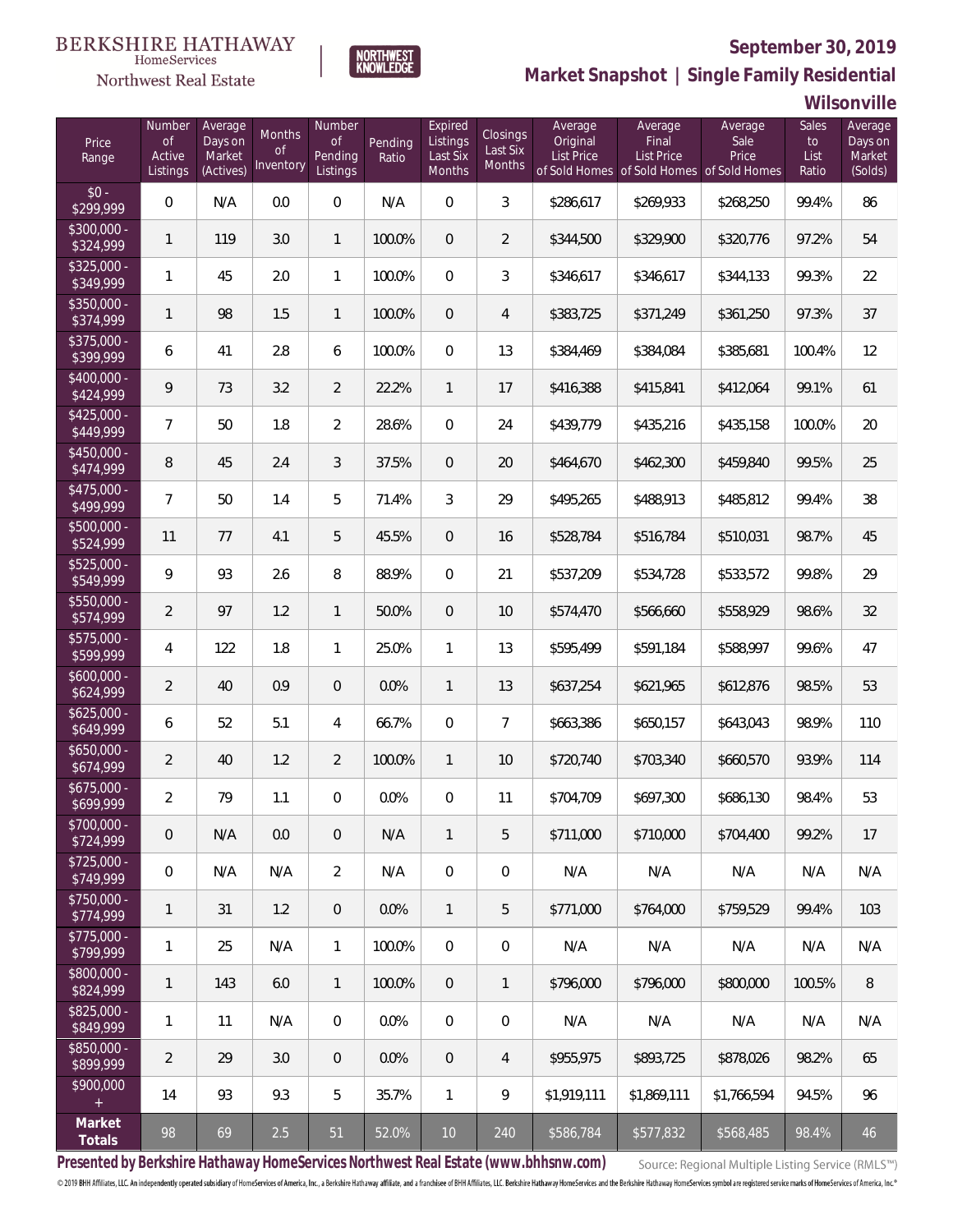

Northwest Real Estate

**Market Snapshot | Single Family Residential**

**Hillsboro**

| Price<br>Range            | Number<br>$\mathsf{of}$<br>Active<br>Listings | Average<br>Days on<br>Market<br>(Actives) | Months<br><b>of</b><br>Inventory | Number<br>Οf<br>Pending<br>Listings | Pending<br>Ratio | Expired<br>Listings<br>Last Six<br>Months | Closings<br>Last Six<br>Months | Average<br>Original<br>List Price | Average<br>Final<br><b>List Price</b><br>of Sold Homes of Sold Homes of Sold Homes | Average<br>Sale<br>Price | Sales<br>to<br>List<br>Ratio | Average<br>Days on<br>Market<br>(Solds) |
|---------------------------|-----------------------------------------------|-------------------------------------------|----------------------------------|-------------------------------------|------------------|-------------------------------------------|--------------------------------|-----------------------------------|------------------------------------------------------------------------------------|--------------------------|------------------------------|-----------------------------------------|
| $$0 -$<br>\$249,999       | 3                                             | 42                                        | 3.6                              | $\overline{0}$                      | 0.0%             | $\overline{0}$                            | 5                              | \$209,500                         | \$203,900                                                                          | \$200,400                | 98.3%                        | 9                                       |
| $$250.000 -$<br>\$274,999 | 2                                             | 104                                       | 1.3                              | $\overline{2}$                      | 100.0%           | $\overline{0}$                            | 9                              | \$260,867                         | \$257,533                                                                          | \$262,056                | 101.8%                       | 18                                      |
| $$275,000 -$<br>\$299,999 | 6                                             | 58                                        | 2.4                              | 4                                   | 66.7%            | $\overline{2}$                            | 15                             | \$290,693                         | \$288,360                                                                          | \$286,053                | 99.2%                        | 14                                      |
| $$300,000 -$<br>\$324,999 | 5                                             | 42                                        | 1.2                              | $7\overline{ }$                     | 140.0%           | 3                                         | 26                             | \$311,554                         | \$310,535                                                                          | \$311,450                | 100.3%                       | 11                                      |
| $$325,000 -$<br>\$349,999 | 13                                            | 36                                        | 1.1                              | 20                                  | 153.8%           | $\mathbf{1}$                              | 72                             | \$340,707                         | \$336,472                                                                          | \$337,860                | 100.4%                       | 27                                      |
| \$350,000 -<br>\$374,999  | 15                                            | 34                                        | 0.9                              | 27                                  | 180.0%           | $\overline{0}$                            | 98                             | \$364,783                         | \$361,990                                                                          | \$363,077                | 100.3%                       | 23                                      |
| $$375,000 -$<br>\$399,999 | 23                                            | 95                                        | 1.4                              | 24                                  | 104.3%           | 6                                         | 101                            | \$388,966                         | \$384,434                                                                          | \$386,412                | 100.5%                       | 24                                      |
| $$400,000 -$<br>\$424,999 | 23                                            | 36                                        | 1.5                              | 12                                  | 52.2%            | $\overline{0}$                            | 94                             | \$413,880                         | \$410,519                                                                          | \$412,013                | 100.4%                       | 19                                      |
| $$425,000 -$<br>\$449,999 | 22                                            | 38                                        | 1.5                              | 9                                   | 40.9%            | 5                                         | 86                             | \$439,602                         | \$435,078                                                                          | \$435,560                | 100.1%                       | 30                                      |
| $$450,000 -$<br>\$474,999 | 20                                            | 60                                        | 2.7                              | 14                                  | 70.0%            | $\overline{2}$                            | 45                             | \$464,684                         | \$460,635                                                                          | \$460,634                | 100.0%                       | 28                                      |
| $$475,000 -$<br>\$499,999 | 6                                             | 119                                       | 1.2                              | 10                                  | 166.7%           | $\overline{2}$                            | 30                             | \$486,885                         | \$484,448                                                                          | \$483,656                | 99.8%                        | 26                                      |
| \$500,000 -<br>\$524,999  | 9                                             | 54                                        | 1.9                              | 12                                  | 133.3%           | $\overline{0}$                            | 28                             | \$522,501                         | \$515,488                                                                          | \$511,319                | 99.2%                        | 45                                      |
| \$525,000 -<br>\$549,999  | 16                                            | 80                                        | 3.6                              | 12                                  | 75.0%            | 4                                         | 27                             | \$537,468                         | \$532,755                                                                          | \$535,168                | 100.5%                       | 41                                      |
| $$550,000 -$<br>\$574,999 | 13                                            | 64                                        | 3.5                              | 14                                  | 107.7%           | $\mathbf{1}$                              | 22                             | \$572,046                         | \$562,617                                                                          | \$561,659                | 99.8%                        | 57                                      |
| \$575,000 -<br>\$599,999  | 14                                            | 76                                        | 4.4                              | 8                                   | 57.1%            | $\overline{0}$                            | 19                             | \$600,762                         | \$592,659                                                                          | \$587,789                | 99.2%                        | 56                                      |
| $$600,000 -$<br>\$624,999 | 3                                             | 189                                       | 4.5                              | $\overline{4}$                      | 133.3%           | $\mathbf{1}$                              | $\overline{4}$                 | \$612,485                         | \$612,485                                                                          | \$612,235                | 100.0%                       | 6                                       |
| $$625,000 -$<br>\$649,999 | 11                                            | 127                                       | 6.0                              | 1                                   | 9.1%             | $\overline{0}$                            | 11                             | \$651,951                         | \$637,406                                                                          | \$638,036                | 100.1%                       | 103                                     |
| $$650,000 -$<br>\$674,999 | 5                                             | 75                                        | 6.0                              | 3                                   | 60.0%            | $\overline{0}$                            | 5                              | \$666,920                         | \$661,920                                                                          | \$658,630                | 99.5%                        | 25                                      |
| $$675,000 -$<br>\$699,999 | 3                                             | 45                                        | 3.6                              | 3                                   | 100.0%           | $\mathbf{0}$                              | 5                              | \$694,770                         | \$695,770                                                                          | \$686,589                | 98.7%                        | 48                                      |
| $$700,000 -$<br>\$749,999 | 3                                             | 165                                       | 1.6                              | 5                                   | 166.7%           | $\overline{2}$                            | 11                             | \$727,803                         | \$720,612                                                                          | \$721,307                | 100.1%                       | 52                                      |
| $$750.000 -$<br>\$799,999 | 3                                             | 73                                        | 9.0                              | 3                                   | 100.0%           | $\mathbf{1}$                              | 2                              | \$794,250                         | \$794,250                                                                          | \$794,250                | 100.0%                       | 70                                      |
| $$800,000 -$<br>\$849,999 | 6                                             | 89                                        | 12.0                             | $\overline{4}$                      | 66.7%            | $\overline{0}$                            | 3                              | \$890,667                         | \$894,333                                                                          | \$831,167                | 92.9%                        | 159                                     |
| \$850,000 -<br>\$899,999  | 5                                             | 105                                       | 6.0                              | 3                                   | 60.0%            | $\overline{0}$                            | 5                              | \$892,160                         | \$874,160                                                                          | \$865,600                | 99.0%                        | 106                                     |
| $$900,000 -$<br>\$999,999 | 4                                             | 63                                        | 4.0                              | 4                                   | 100.0%           | $\mathbf{1}$                              | 6                              | \$989,417                         | \$942,883                                                                          | \$938,817                | 99.6%                        | 93                                      |
| \$1,000,000               | 14                                            | 149                                       | 8.4                              | $\mathbf{1}$                        | 7.1%             | 3                                         | 10                             | \$1,385,880                       | \$1,365,880                                                                        | \$1,327,992              | 97.2%                        | 42                                      |
| Market<br>Totals          | 247                                           | 72                                        | 2.0                              | 206                                 | 83.4%            | 34                                        | 739                            | \$451,614                         | \$446,717                                                                          | \$446,348                | 99.9%                        | 30                                      |

**NORTHWEST**<br>KNOWLEDGE

**Presented by Berkshire Hathaway HomeServices Northwest Real Estate (www.bhhsnw.com)**

Source: Regional Multiple Listing Service (RMLS™)